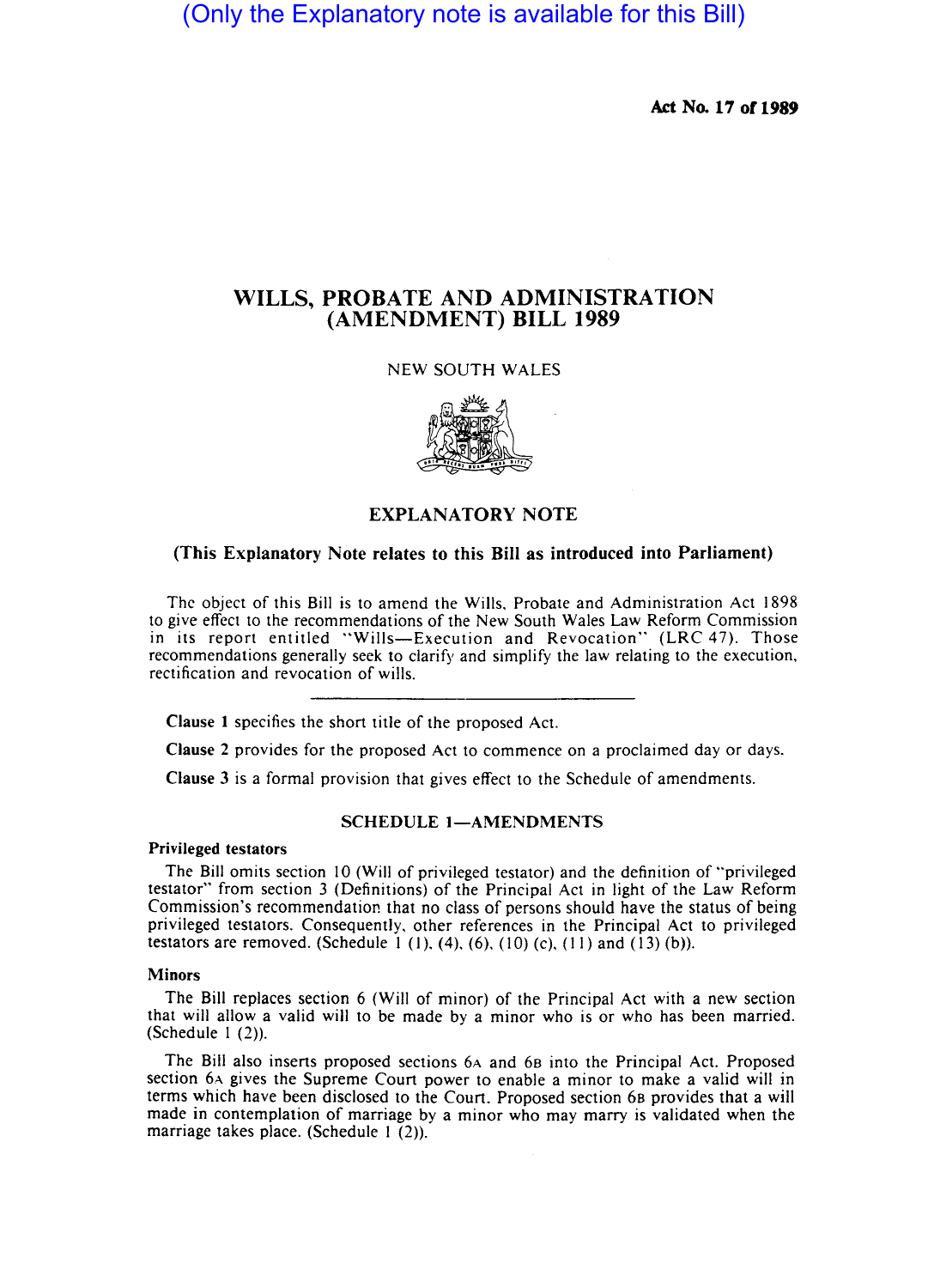#### *Wills. Probate and Administration (Amendment) 1989*

The Bill also extends section 18 (Effect of alteration in a will) of the Principal Act concerning the validity of alterations in wills to include wills made by minors. (Schedule I (11».

# Reform of execution formalities

The Bill omits section 7 (Every will to be in writing. and signed in the presence of two witnesses) and section 8 (When signature to a will shall be deemed valid) and inserts proposed section 7 (Form and manner of execution of wills). (Schedule I (3). (10) (b) and  $(13)$  (a)). Proposed section 7 provides that for a will to be valid, it must appear (on the face of the will or otherwise) that the testator intended to give effect to the will by signing it or directing someone else to sign it on his or her behalf. It also provides that 2 witnesses are required to attest and sign the will in the presence of the testator (though not necessarily in each other's presence).

A will. as a consequence of the proposed amendments. will be validly executed if it is executed in accordance with any of the following examples (which are given by way of illustration only and are not necessarily exhaustive):

Example 1: The testator signs the will in the presence of 2 witnesses present together. Each witness attests and signs the will in the presence of the testator. It does not matter whether or not the witnesses attest and sign the will in the presence of each other.

Example 2: The testator signs the will in the presence of one witness. The witness attests and signs the will in the presence of the testator. A second witness joins the testator and the first witness. The testator acknowledges his or her signature in the presence of the 2 witnesses present together. The second witness attests and signs the will in the presence of the testator. It does not matter whether or not the second witness attests and signs the will in the presence of the first witness.

Example 3: The testator signs the will when no witnesses are present. Two witnesses join the testator. The testator acknowledges his or her signature in the presence of the 2 witnesses present together. Each witness attests and signs the will in the presence of the testator. It does not matter whether or not the witnesses attest and sign the will in the presence of each other.

In each of these examples. a reference to the signing of a will by a testator could be replaced with a reference to the signing of the will by some other person who does so in the presence and by the direction of the testator.

#### Witnesses

The Bill omits section 12 (Will not void by incompetency of witness). section 13 (Gift to an attesting witness void) and section 14 (Creditor attesting or executor to be admitted a witness) from the Principal Act and inserts proposed section 12 (Competency of witness) and proposed section 13 (Gifts to interested witnesses). (Schedule I (5). (6) and  $(7)$ ).

Proposed section 12 provides that any person who is competent to be a witness in civil proceedings (other than a blind person) may be a witness to a will.

Proposed section 13 provides that a gift to a witness (or his or her spouse) will generally be void. There are. however. 3 exceptions to this principle. Such a gift will not be void if there are at least 2 other witnesses to the will who are not interested witnesses. if all the persons who would benefit from the gift being void consent to the distribution of the gift according to the will or if the Supreme Court is satisfied that the testator knew and approved of the gift and freely and voluntarily made it.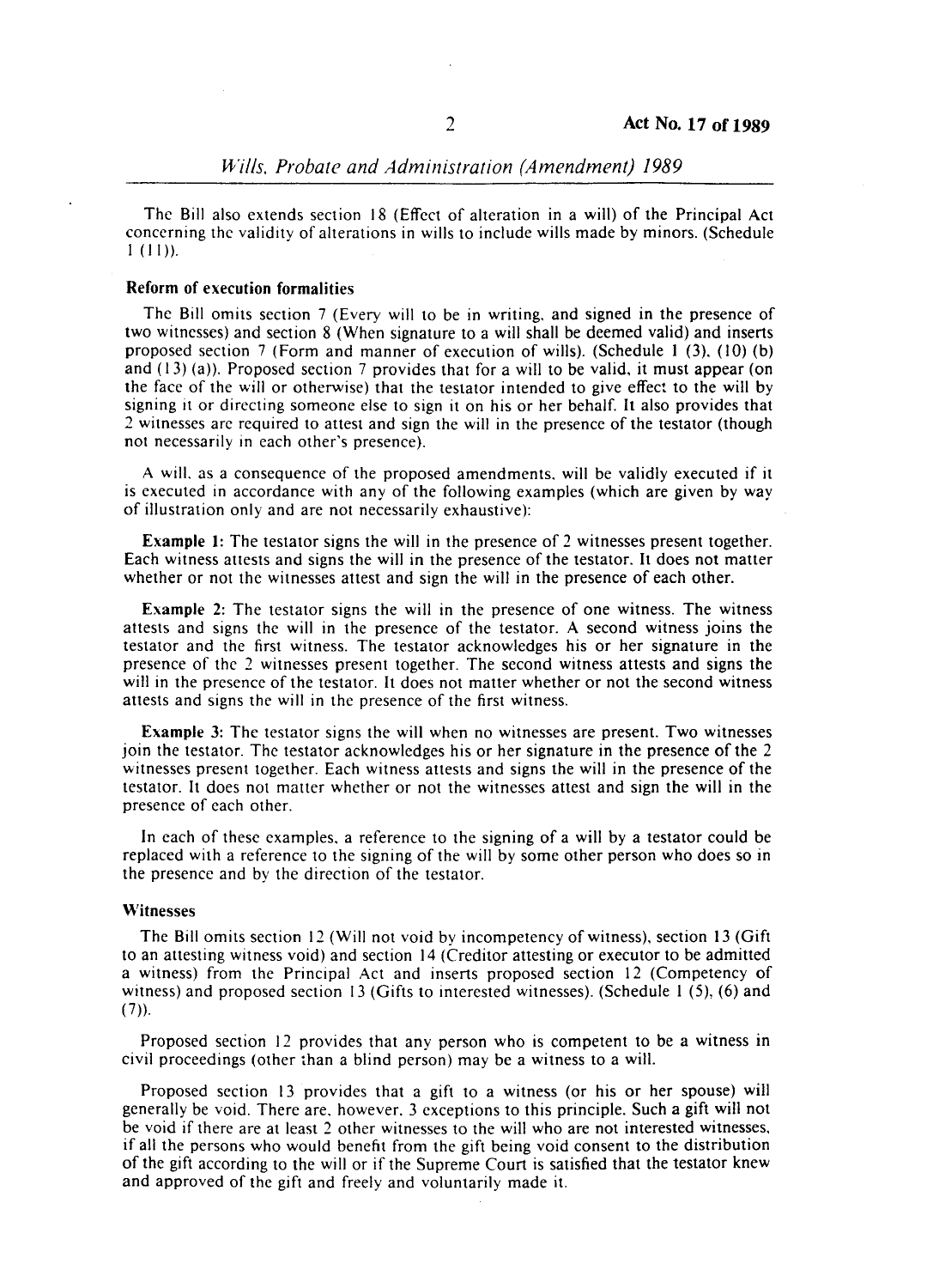#### Effect of marriage and divorce

The Bill amends section 15 (Effect of marriage) of the Principal Act to provide that wills made in contemplation of marriage (whether or not that is expressed in the will) will not be revoked when the marriage takes place. (Schedule  $1(8)$ ).

The Bill also inserts proposed section 15A (Effect of termination of marriage) to provide for the modification of certain provisions of wills on divorce or the annulment of a marriage. (Schedule  $1(9)$  and  $(10)(a)$ ).

# Reform of revocation formalities

The Bill amends section 17 (Manner of revocation) of the Principal Act to provide that a will may be revoked by the testator by any writing or dealing with the will if done with the intention to revoke. (Schedule  $1(10)(c)$ ).

# General dispensing power

The Bill inserts proposed section ISA (Certain documents to constitute wills etc.) into the Principal Act. (Schedule I (12». Proposed section ISA enables the Supreme Court to treat as valid a testamentary document which lacks formal requirements if the Court is satisfied that the testator intended the document to constitute his or her will or an amendment or the revocation of his or her will. It also provides that the Court may have regard to extrinsic evidence (such as statements made by the testator) in determining the testator's intentions.

### **Rectification**

The Bill inserts proposed section 29A (Power of the Court to rectify wills) into the Principal Act. (Schedule I (14». Proposed section 29A empowers the Supreme Court to rectify a will if the Court is satisfied that the will fails to carry out the testator's intentions. An application for rectification is generally required to be made within IS months after the testator's death.

# Rules

The Bill inserts proposed section 152A (Rules of Court) into the Principal Act. (Schedule I (15». Proposed section 152A enables the making of rules under the Supreme Court Act 1970 regulating practice and procedure in respect of proceedings under the Principal Act.

#### Savings and transitional provisions

The Bill inserts proposed section 154 and a Fifth Schedule into the Principal Act. (Schedule I (16) and (17». Proposed section 154 is a formal provision which gives effect to the proposed Schedule, which contains savings and transitional provisions.

These provide that an amendment made by the proposed Act (with certain exceptions) are to apply to a will (whenever made) if the maker dies after the commencement of the amendment.

The amendment made by Schedule I (2) which relates to the will of a minor applies only to wills made after the commencement of the amendment. The application of the relevant law in force before that commencement is specifically preserved for minors' wills made before that time.

Anything done by a privileged testator before the repeal of provisions of the Principal Act relating to privileged testators is preserved, except that a will made by a privileged testator before the repeal takes effect is invalidated if the testator is living when the repeal takes effect.